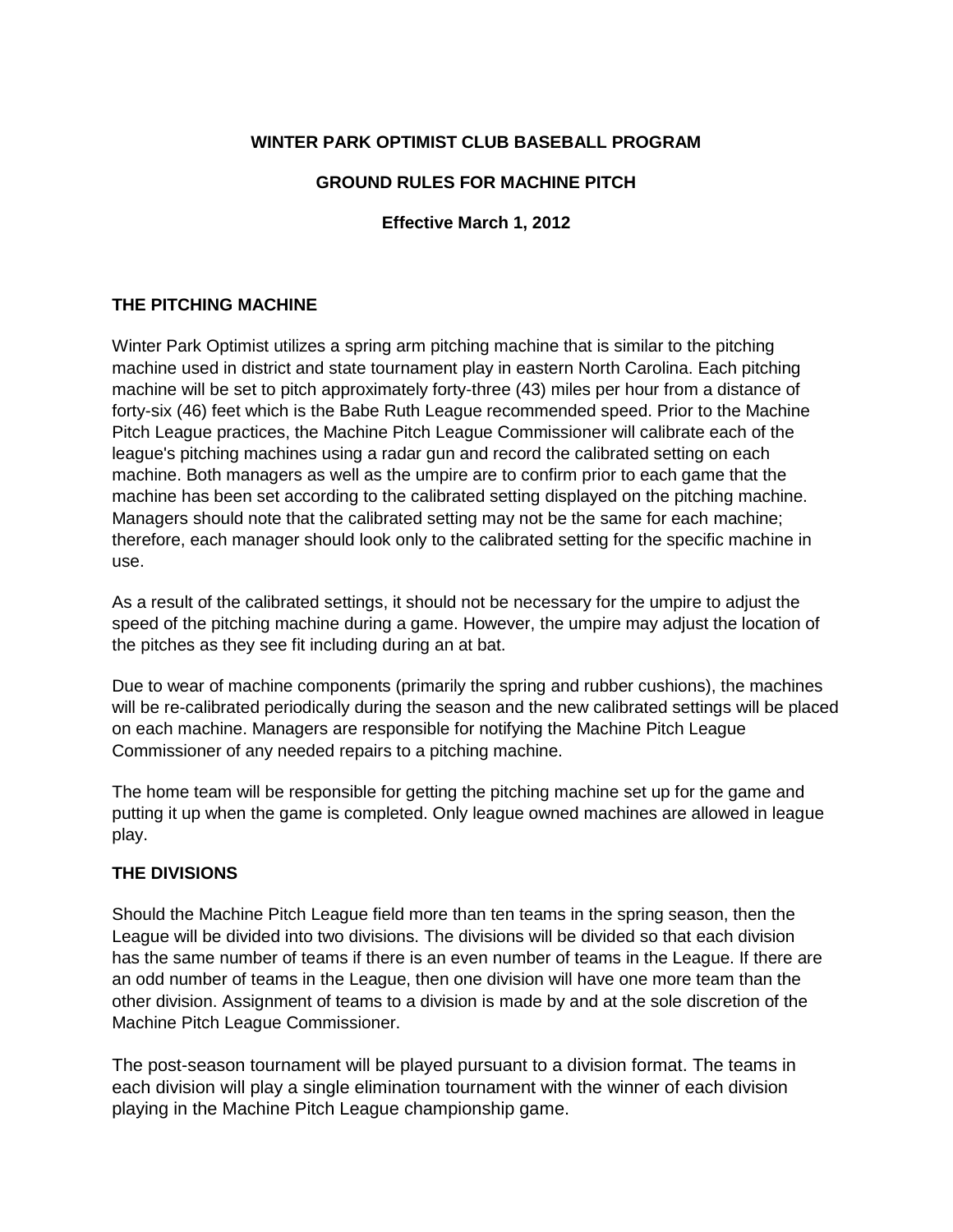### **PRE-GAME**

Managers are to exchange line-ups at the pre-game meeting with the umpire. Each team's line-up should include all players who are present and provide each player's first and last names as well as each player's number. See the TEAM OFFENSE rules below regarding the continuous batting order.

There shall be no full-field batting practice on the field within one hour of the scheduled game. Infield may only be taken when there is sufficient time for both teams to take infield. Both teams are to be allotted the same amount of time (not to exceed ten [10] minutes each) for infield with the visiting team taking infield first. When possible, managers should get permission and instructions from the umpire prior to taking infield.

#### **UMPIRES**

One umpire per game. A coach or parent from the offensive team will operate the pitching machine. The umpire will ensure that the defensive team is ready and alert before the ball is placed in the pitching machine and will be especially watchful regarding the safety of the pitcher.

### **REGULATION GAMES**

Regulation games will be one (1) hour and fifteen (15) minutes or six (6) innings, whichever occurs first. No new inning will begin if the final out of the preceding inning is recorded after one (1) hour and ten (5) minutes. The home team will complete their inning. The umpire will keep the official game time.

## **NO OFFICIAL SCORE TO BE KEPT IN REGULAR SEASON GAMES**

It is the position of the Baseball Committee that keeping score in the Machine Pitch League regular season games is detrimental to the primary focus of teaching baseball fundamentals. While score must be kept each half inning to enforce the Five Run or Three Out Rule, no official score is kept in the Machine Pitch League regular season games. There are no regular season standings in the Machine Pitch League.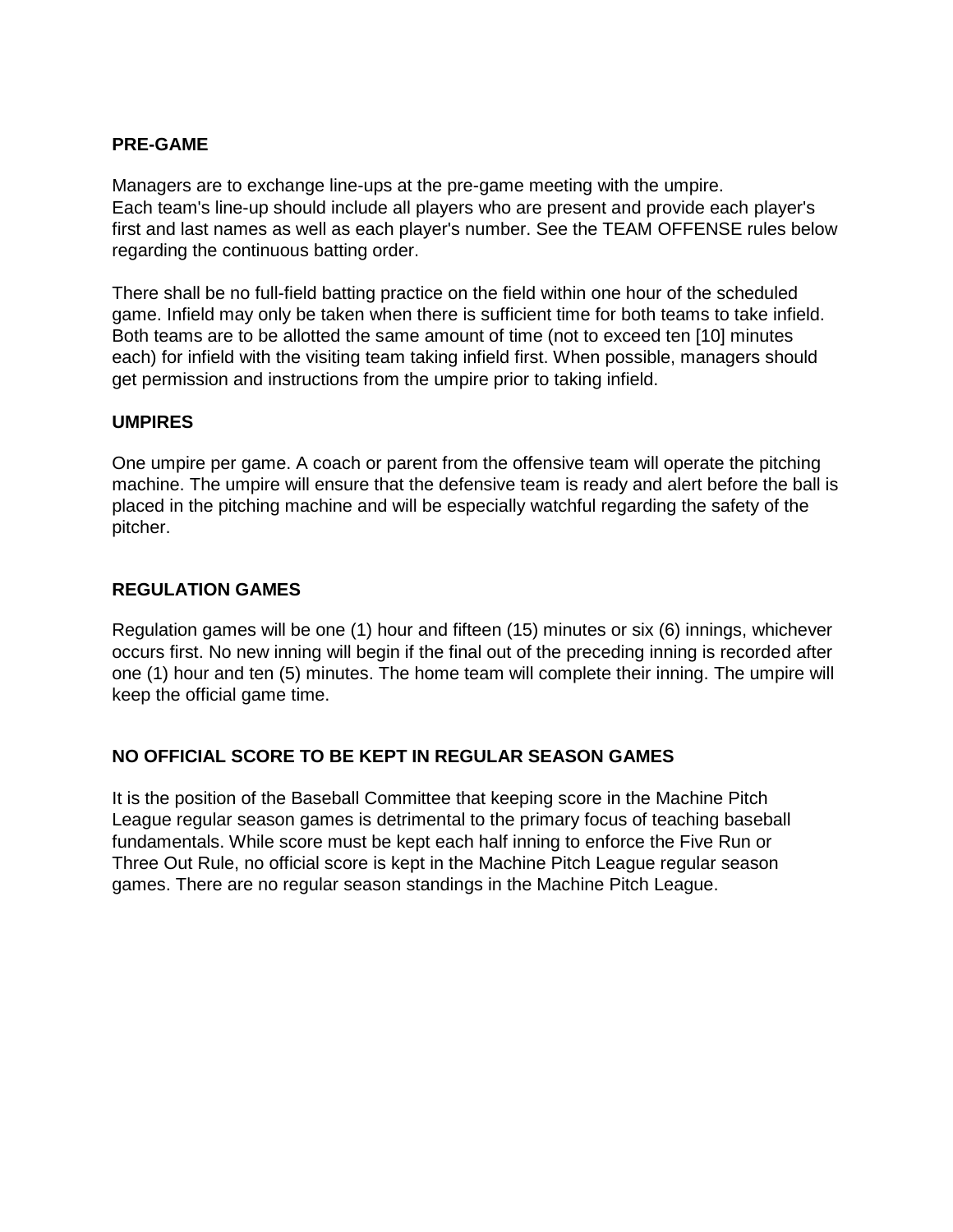## **PLAYER MINIMUM PLAY RULE**

All players must play at least 2 full innings in the field. Continuous batting order. A violation of the rule in the Machine Pitch League regular season will result in a one (1) game suspension for the manager. A second violation will result in the suspension of the manager for the remainder of the Machine Pitch League season including the post season tournament. A violation of this rule in the Machine Pitch League post season tournament will result in a forfeit regardless of the game score. Managers should be cognizant that the TEN RUN MERCY RULE is enforced in the Machine Pitch League post season tournament and that the PLAYER MINIMUM PLAY RULE is enforced regardless of the number of innings played.

# **PLAYER SUBSTITUTION RULE**

Free and unlimited substitution.

# **TEAM DEFENSE**

A team must use a pitcher, a catcher, four (4) infielders and up to four (4) outfielders. Prior to each pitch:

- A. The pitcher must have at least one foot on the pitcher circle;
- B. The catcher must be positioned behind home plate and wear protective gear including a cup; and
- C. Up to four (4) outfielders must be positioned in the outfield grass.

One (1) member of the coaching staff may position themselves in the outfield grass to help instruct and teach their players while on defense.

## **TEAM OFFENSE**

All teams in the Machine Pitch League will use a continuous batting order. The line-up used for the first game of the season will remain the same throughout the entire Machine Pitch League regular season. The line-up may be changed prior to the post season tournament; however, the line-up used in the first game of the post season tournament must remain the same throughout the post season tournament. The next player to hit when a game ends will be the lead-off hitter for the next game. If a player is not present when the game begins then their name will not be listed in the line-up. Any player(s) arriving after a game has begun will be inserted into the lineup at their usual spot and not at the bottom of the lineup. It is the intent of this rule to equalize the number of at-bats each member of a team has throughout the entire Machine Pitch League season.

While operating the pitching machine, the pitching coach **may only** coach his team's batter. They can't coach any base runner.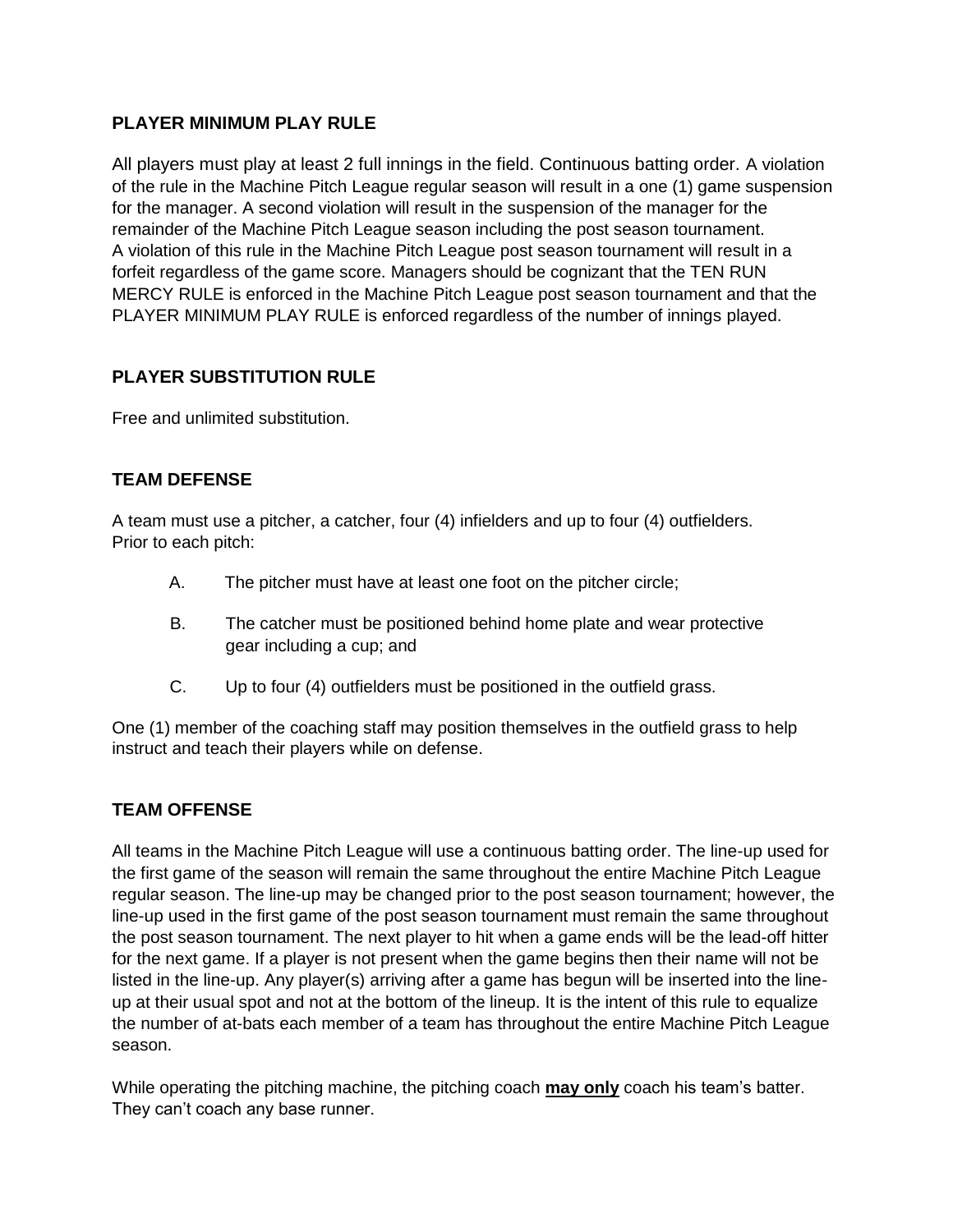If a hit ball comes in contact with the pitching machine, it is a dead ball. The batter gets first base. Other base runners can only advance if forced.

The hitter and base runner(s) may advance at their own risk one base after an infield error occurs when the ball is hit in the infield. The defensive team may attempt a play on the advancing base runner after the first infield error. However, the advancing base runner must stop at the next base even if a second infield error occurs. For example, if a hitter hits the ball to the pitcher who throws the ball over the first baseman's head, then the hitter may advance at their own risk no further than second base. The ball is dead when a throw to the pitcher is attempted or if base runners are not attempting to advance.

If a ball is hit to the outfield grass, the runner(s) may advance as many bases as they can at their own risk until the ball is controlled by an infielder while on the infield.

### **THROWN BAT RULE**

If the batter throws the bat after swinging at the ball, both managers and the offending player will be warned. The next time any player(s) throws the bat, the umpire will call that player(s) out. This will be in effect for the remainder of the game.

### **STEALING/BUNTING**

Stealing or leading off base is prohibited. Runners cannot leave the base until the batter hits the ball.

Bunting is permitted in Machine Pitch.

## **FIVE RUN OR THREE OUT RULE**

Each half inning will consist of three (3) outs or five (5) runs, whichever occurs first. If the fifth run is scored while a play is still occurring then the play will continue until the play is over. Managers and coaches are encouraged to get their players on and off the field quickly between each half inning. The maximum number of runs either team can score in anyone inning is five.

#### **TEN RUN MERCY RULE**

As no official score is kept, the ten run mercy rule does not apply in the Machine Pitch League regular season.

For the Machine Pitch League post season tournament games the TEN RUN MERCY RULE will be enforced. Any team leading by 10 runs at the end of 4 or 5 innings of play or 3 % or 4 % innings if the home team is ahead, will be declared the winning team and the game will end.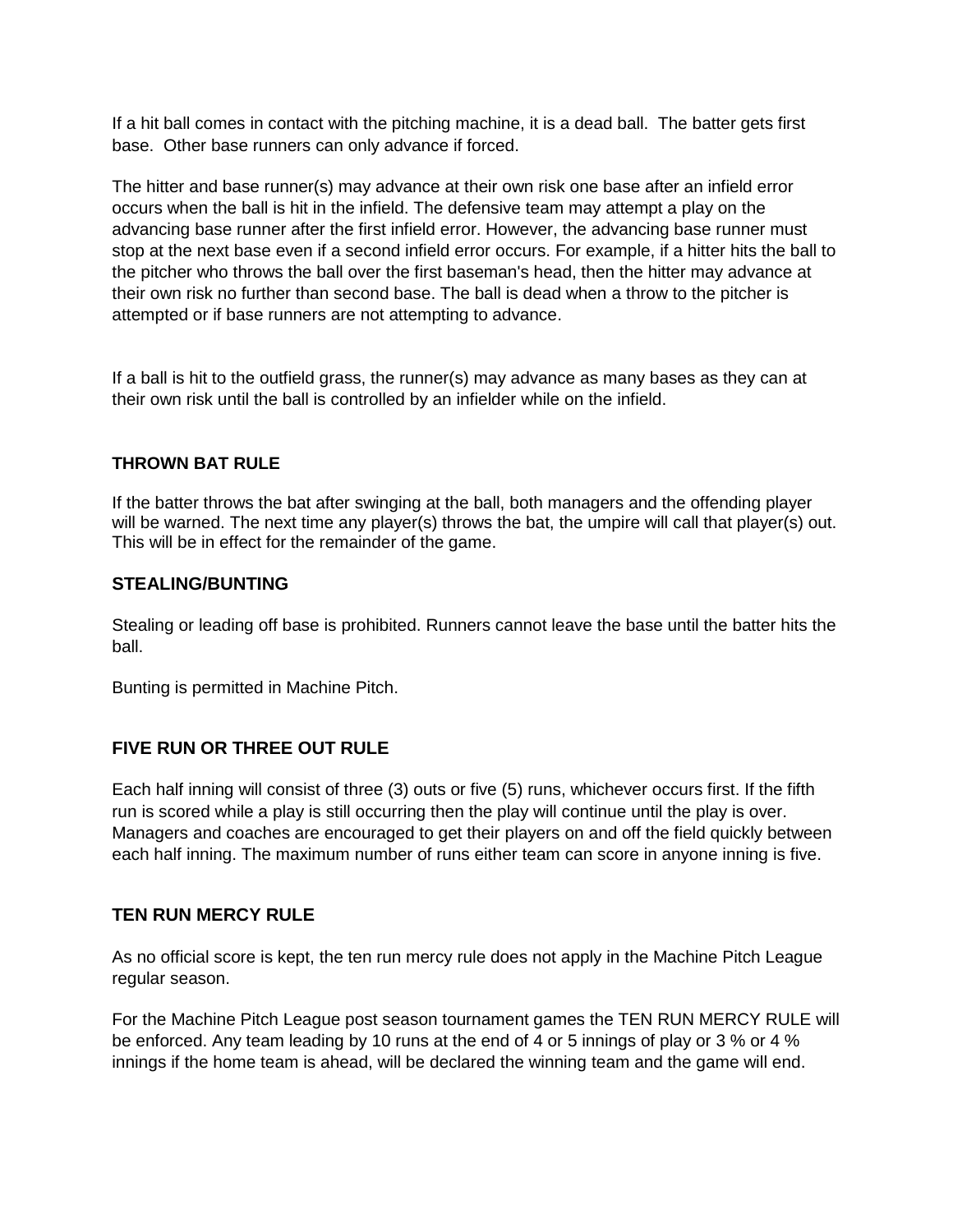## **TIE GAMES**

As no official score is kept, there are no tie games in the in the Machine Pitch League regular season games.

For the Machine Pitch League post season tournament games ties will be broken pursuant to the rules of Babe Ruth Baseball.

## **PROTESTS**

As no official score is kept, there are no protests in the Machine Pitch League regular season games. In the Machine Pitch League post season tournament managers may protest a game by notifying the umpire that the game is being protested prior to the next pitch after the call that is being disputed. Protests will be ruled on at the time of the protest by a Protest Committee comprised of three (3) members of the Baseball Committee. The Protest Committee may consult with both managers as well as the umpire in order to gain an understanding of the event(s) that lead to the disputed call. The ruling of the Protest Committee is final. Judgment calls may not be protested. All protests must be submitted to the Protest Committee along with a protest fee of fifty dollars (\$50.00). If the protesting team prevails then the protest fee is returned. If the protesting team loses the protest then the protest fee becomes the property of the Winter Park Optimist Club.

## **FORFEITS**

As no official score is kept, there are no forfeits in the in the in the Machine Pitch League regular season games. If a team has fewer than eight players then the managers may agree to either not play or to share players and playa scrimmage game. For the Machine Pitch League post season tournament games each team must have at least eight players in order to have an official game. If one team is unable to field a team with at least eight players then the other team wins the game by forfeit. If both teams are unable to field a team with at least eight players then both teams are eliminated from the Machine Pitch League post season tournament.

## **TRYOUTS**

Administration of the Machine Pitch League player tryouts is the responsibility of the Machine Pitch League Commissioner and will be conducted by the Tee Ball League Commissioner and the Tee Ball League managers under the direction of the Baseball Committee. The Winter Park Optimist Club will furnish the necessary equipment to conduct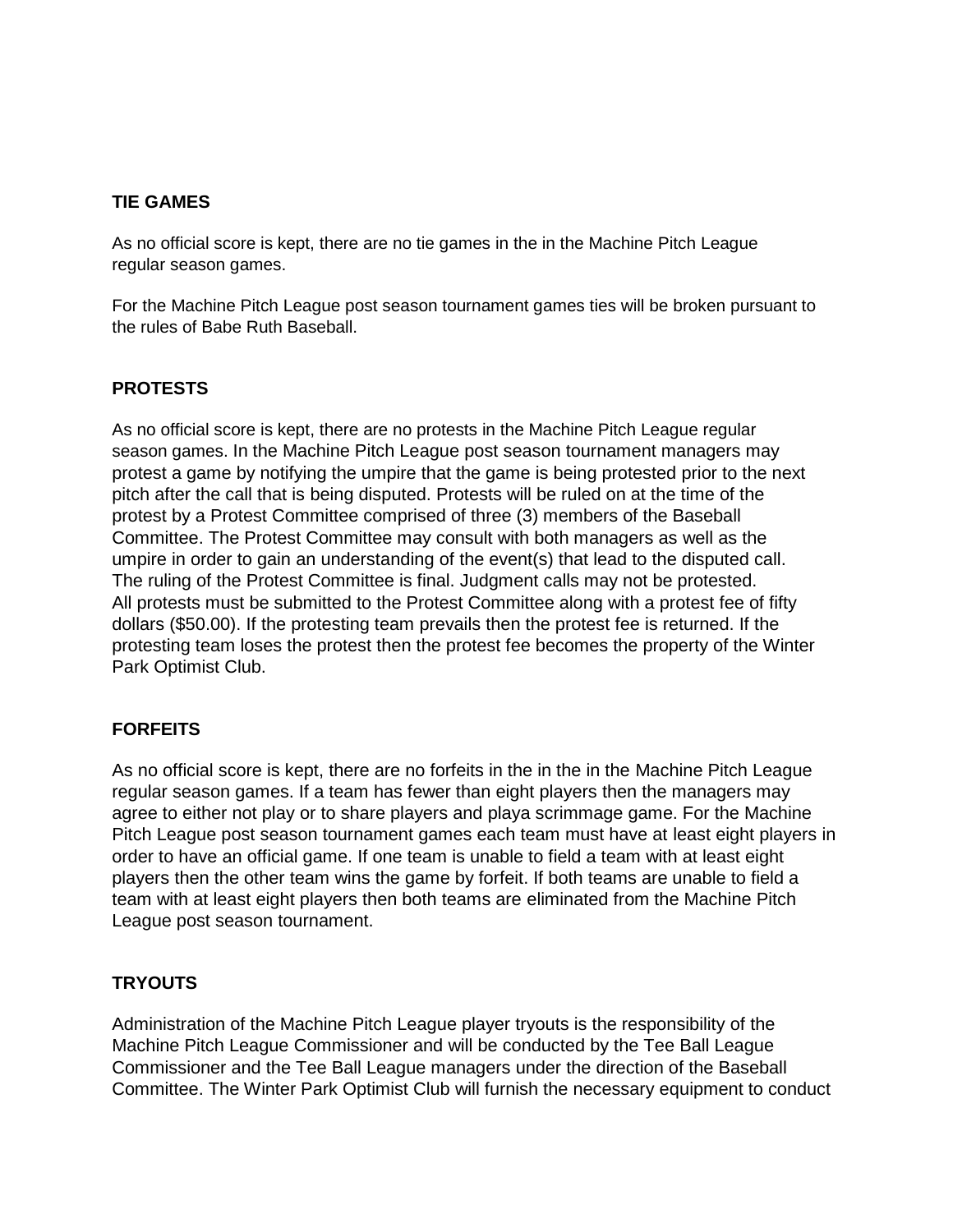all tryouts. Players are encouraged to wear baseball cleats to tryouts and bring their own glove(s) and bat(s).

The Machine Pitch League Commissioner will have a meeting that must be attended by the manager of each team in the Machine Pitch League immediately prior to tryouts at which time each manager will be provided with a list of all players who have signed up to participate in the Machine Pitch League. All players who are returning to the Machine Pitch League from the prior spring season will be identified on the list as a returning player as those players will not be trying out. If a team does not have a manager by the time tryouts are held, the Machine Pitch League Commissioner will appoint an acting manager to evaluate and keep a record of the players who participated in tryouts.

Tryouts will be conducted for all eligible players who did not participate in the Machine Pitch League the preceding spring season. All new players must attend tryouts to be eligible for the draft. Returning players who played in the Machine Pitch League the preceding spring season will not try out. While the sponsorship/name of a team may change, all players returning to the Machine Pitch League from the preceding spring season will automatically be placed back on the same roster that they were on the preceding spring.

# **PLAYER DRAFT**

The Machine Pitch League player draft is designed to regulate and keep record of player assignments in each league. The Machine Pitch League player draft will be conducted at a place and time so designated by the Baseball Committee. Only a representative(s) of the Baseball Committee, managers, coaches, or others specifically authorized by the Baseball Committee or by the Board will be allowed to attend the Machine Pitch League player draft. Only managers or acting managers who have been approved by the League Commissioner will be allowed to make player selections at the player draft.

Managers will draw out of a hat to determine the draft order in the Machine Pitch League player draft. The teams will draft from top to bottom, bottom to top. The names of all nonprotected players who did not tryout and who are not a returning player are put into a hat to be drawn. Once all eligible players who attended tryouts have been drafted then the team with the next selection will draw first from the hat and the process will continue in the same selection order until all the names in the hat have been drawn. The child(ren) of the manager and the child(ren) of one (1) coach may be protected in the Machine Pitch League draft. Their protection will be established at the sole discretion of the machine pitch league commissioner. The protected players must be selected before the end of their established protected round. Any child of a manager or coach who is not selected by the protected round becomes available to all teams beginning with the selection immediately following the last protected pick of the team who did not select their protected player.

## **TROPHIES**

Participation trophies will be awarded to each player in the Machine Pitch League.

In addition to a team trophy, individual trophies will be awarded to each player on the roster of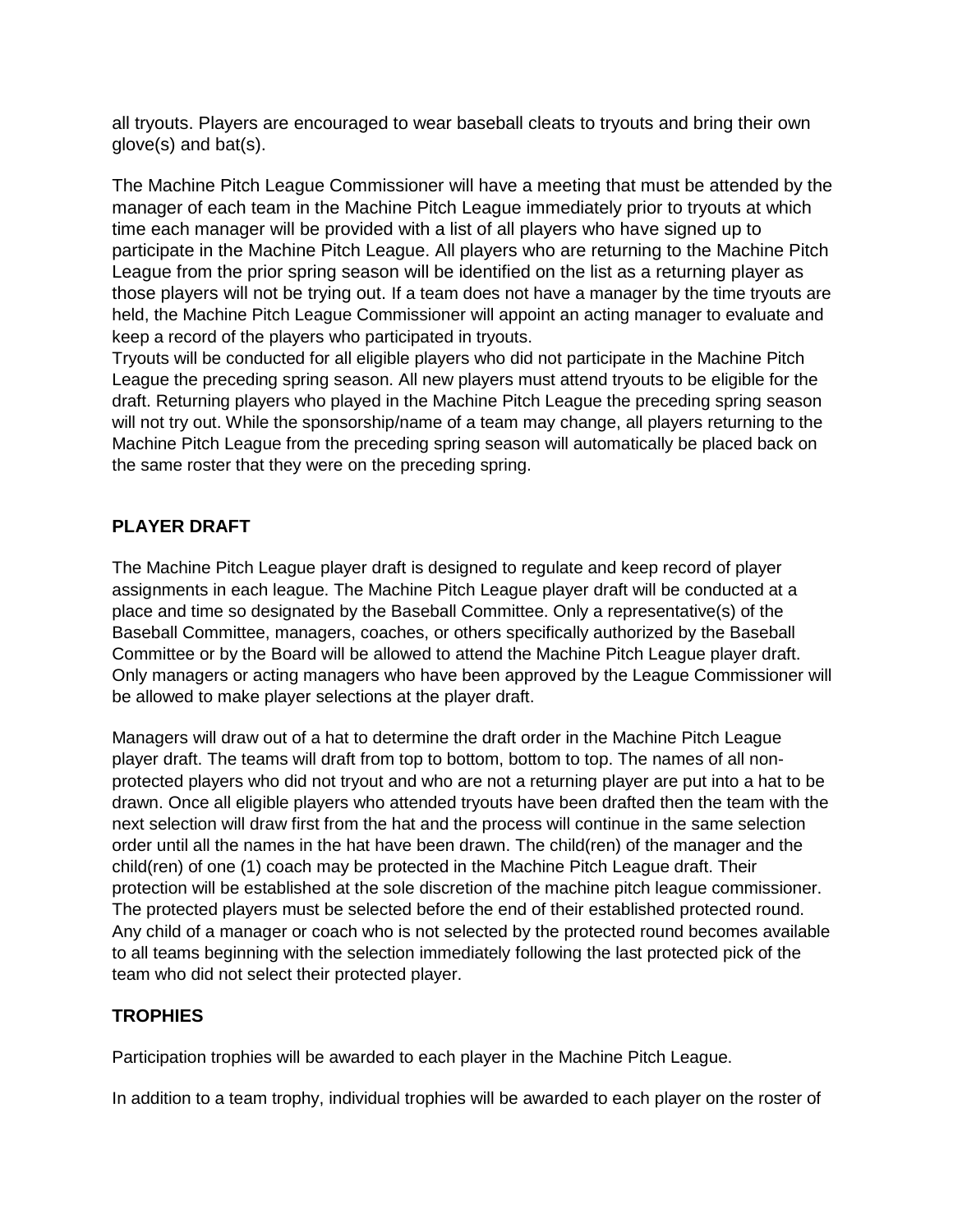the Machine Pitch League post season tournament champion. Immediately prior to closing ceremonies, the Machine Pitch League managers will nominate one player from their team that they believe displayed the best sportsmanship during the season.

# **ALL STAR MANAGERS**

Managers for the Machine Pitch League all-star teams will be selected based on the criteria as set forth by the baseball committee and agreed to by the Winter Park Optimist Board. This criterion is based on overall sportsmanship and positive support of the entire Optimist club program.

# **ALL-STAR PLAYER SELECTIONS**

Each of the Machine Pitch League managers will submit two (2) separate lists of fifteen (15) players from teams in their division to be considered for all-star selection. One (1) list will contain no players from the team they manage. The second list may consist of a maximum of five (5) qualified players from the team they manage. The lists will be tabulated by the Machine Pitch League Commissioner or their designated representative. After the lists are tabulated, the eleven (11) players with the highest vote total will be automatically selected as all-stars.

**If** the voting described in the preceding two paragraphs results in an all-star roster of less than thirteen (13) players then the all-star manager will select players for the remaining allstar roster slots up to a thirteen (13) player roster. **In** making the selection(s) described in this paragraph the all-star manager must pick from a list of the players who received the next eight highest vote totals.

There is no requirement that each team be represented on the All-Star team.

## **MAKE-UP GAMES**

The Baseball Committee will attempt to reschedule all incomplete games and games that are cancelled as a result of unforeseen circumstances on the next available date. There may be occasions when games are either not rescheduled on the next available date or not rescheduled at all.